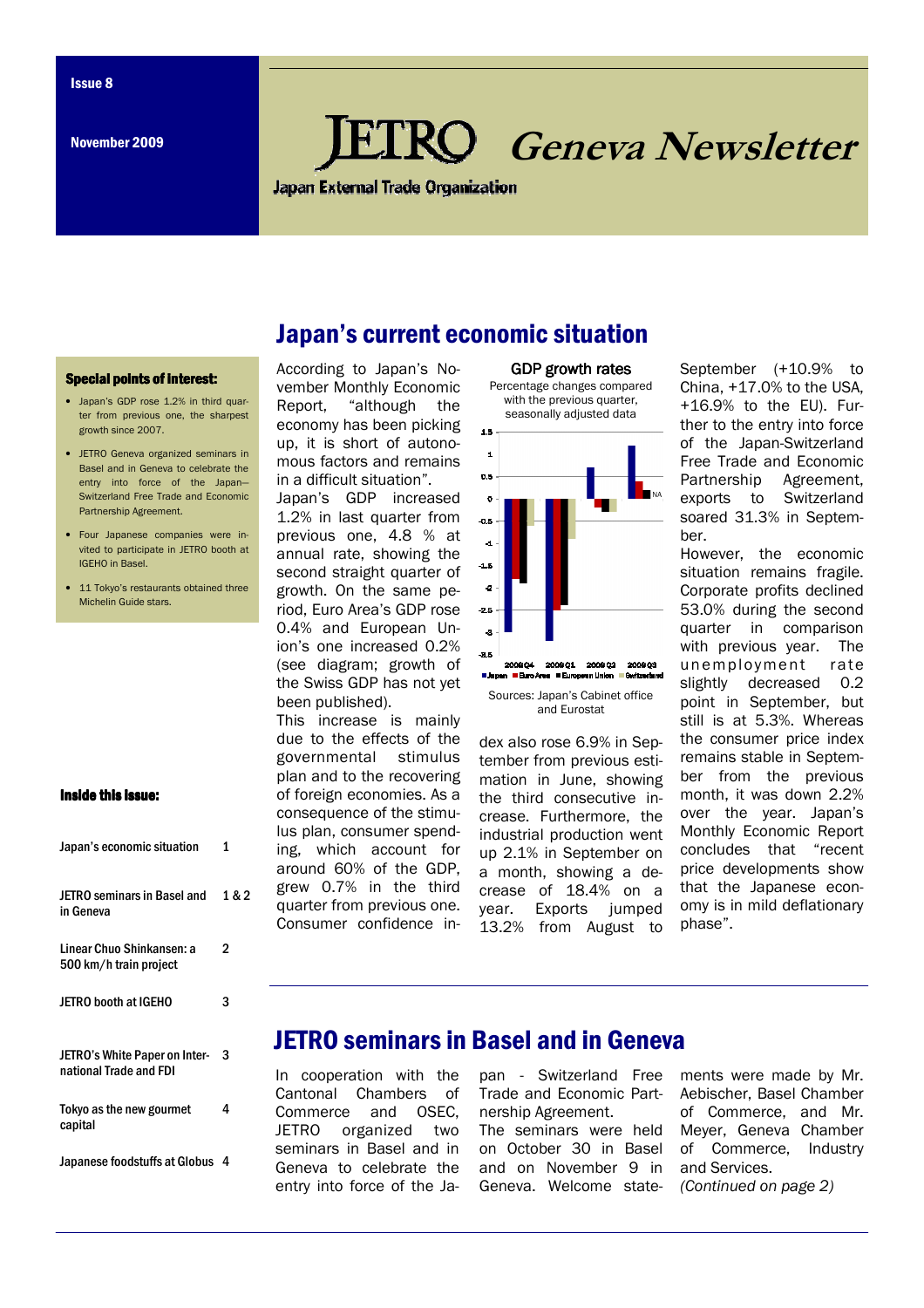

Michiaki Watanabe, JETRO Geneva Director General in Basel

(Continued from page 1)

Mr. Watanabe (picture) presented the benefits that Swiss and Japanese firms can gain from the Agreement. He explained that the Japanese economic situation is today recovering, but remains fragile. He also said that many tariffs and quota on foodstuffs will be eliminated. He further stressed the importance for business stakeholders to know the Japanese culture and foodstuffs, and warmly called participants to take part in the foodstuff seminars organized by the JETRO (see newsletter previous issue).

Further to Mr. Watanabe's speech in Basel, Dr. Hamano, coordinator for the Toyama's Regional Industry Tie-Up project, de-

scribed the business trends and the regulation regarding the pharmaceutical sector in Japan.

Mr. Godel, Head Swiss Business Relations, provided participants in Basel and in Geneva useful tips to enter Japan's market and to avoid some mistakes that Swiss firms done in the past. Mr. Minacci, OSEC, also presented support services provided by the Swiss economic organization.

### Two success stories: Ricola AG and Felco

The stories of two companies that entered successfully into Japan's market were also presented.

In Basel, Thomas Blaser, VP Sales Overseas, explained how Ricola AG

Linear Chuo Shinkansen: a 500 km/h train project

broke into Japan's market in 1973. Ricola AG is a Swiss family-owned company, founded in 1924. Headquartered in Laufon, Canton of Basel-Landschaft, it produces naturally grown herbs from Swiss mountain areas. Thomas Blaser stressed the need to take time to strengthen business ties with Japan.

In Geneva, Stéphane Poggi, Sales Director, presented Felco. Founded in 1945, Felco is a company headquartered in Geneveys-sur-Coffrane, Canton of Neuchâtel. It manufactures hand and electric pruning shears, saws and cable cutters. It started to export to Japan in 1959. Stéphane Poggi emphasized the importance to be patient and to listen to Japanese counterparts.



Miyazaki Maglev Test Track Source: Railway Technical Research Institute Website

### A symposium was held on November 16 in Nagoya to discuss the development of new magnetic levitation (maglev) line projects. Participants from the United States, the United Kingdom, the Vietnam, Malaysia, Singapore, Indonesia, India and Egypt were invited.

The maglev train is a train without wheels suspended with no support other than magnetic fields. It can reach a maximum speed exceeding 500 km/h. It is also a safe, low environmental impact and minimum maintenance transport system.

The Linear Chuo Shinkansen is a Japanese project led by the Central Japan railway company, JR Toukai. The building of this train is scheduled to start between 2010 and 2015 and to be finished in 2025. The train will connect three Japanese large areas. First, it will connect Tokyo to Nagoya in 40 min., against 1 hour 40 min. today. Second, it will connect Tokyo to Osaka (through Nagoya) in 60 minutes, against 2 hours 30 min.

R&D is today led by the Yamanashi Maglev Test Center of the Railway Technical Research Institute (see picture). After fundamental tests in laboratory to experiment the feasibility of highspeed running at 500 km/h, the building of a test track began in Miyazaki Pref. in 1975. On December 2, 2003, the maglev train reached 581 km/h. In December 2006, the Maglev Practical Technology Evaluation Committee of the Japan's Ministry of Transport recommended to continue tests to increase the durability, to reduce the production cost and to develop a public use design.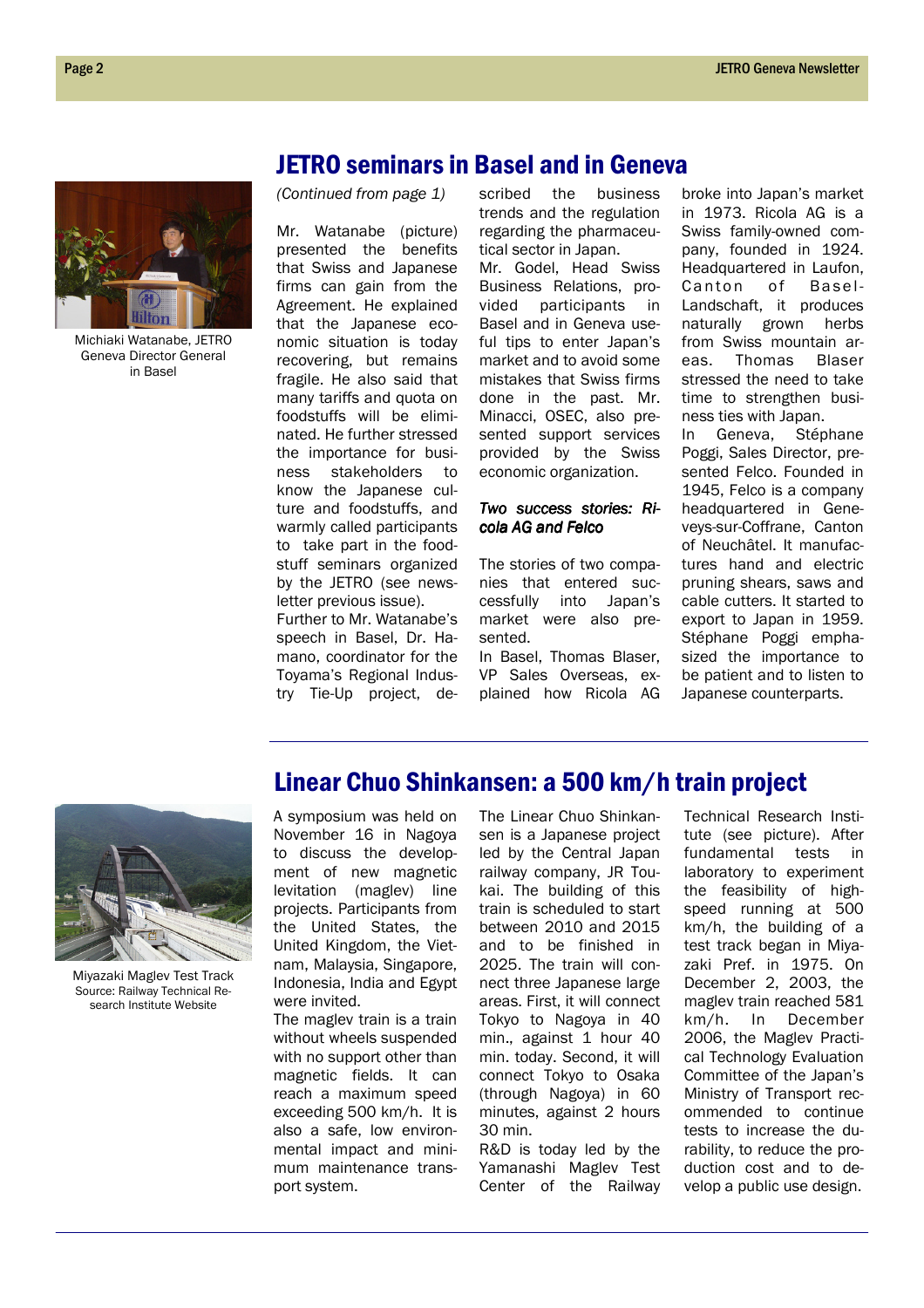Four Japanese companies were invited to exhibit their products in the JETRO booth at IGEHO (International exhibition for hotels, catering and extra-domestic consumption) held from November 21 to 25, 2009, in Basel. Founded in 1906, Ishimitsu & Co. Ltd. is a food trading company importing green coffee beans into Japan. It now supplies Japanese foodstuffs, such as rice, algae, snacks and sake overseas.

Created in 1888, AIYA Group Europe is the global leader in manufacturing Matcha, the principle ingredient in virtually all green tea flavored products.

Technosigma mainly sells equipments to manufacture, store, transport and package flour, starch and edible oil products. Moreover, it imports and sells flour products, like pasta made of brown rice.

Japan Concierge AG is a Zurich-based agency, which introduces Japanese foods, but also Japanese culture and tourism into Switzerland. The com-

pany connects the two different cultures through spreading information via networks all over Japan.

IGEHO is the largest and most important exhibition for the hotel and catering industry in Switzerland and the neighboring Germanspeaking countries.

837 exhibitors from 19 countries presented their products and services over a gross area of almost 69,000 m². Around 80,000 people were expected.



JETRO booth at IGEHO

# JETRO's White Paper on International Trade and FDI

JETRO published in November 2009 a White Paper on "International Trade and Foreign Direct Investment".

The report provides an overview analysis on trade and FDIs. It describes "a recessionary phase said to be the worst since the Great Depression, with the world economic growth rate failing to 3.2% in 2008 and expected to fall into negative in 2009". While it observes signs of recovery, the report does not exclude a downside risk.

Furthermore, it stresses the need for "further liberalization of trade and the establishment of trade rules through the conclusion of the Doha Round". While trade protective measures, such as increase in tariffs and compulsory standards, are introduced to protect domestic markets, it argues that the WTO plays the role of a "bulwark against protectionism" in limiting such measures.

The report also identifies new business opportunities in the environmental and service markets. As many countries adopted stimulus measures to promote the development of the green economy, it underlines the growing interest in energy-saving products such as hybrid vehicles and low-priced apparels, and in clean energy sources like wind and solar powers.

The White Paper is available in full on JETRO Website:  $h \text{ ttp}$ :// www.jetro.go.jp/en/ reports/white\_paper/ trade\_invest\_2009.pdf.

|             | Exports           |                  |            | Imports           |                  |            |
|-------------|-------------------|------------------|------------|-------------------|------------------|------------|
|             | Value<br>USD Mio. | Growth rate<br>% | Share<br>% | Value<br>USD Mio. | Growth rate<br>% | Share<br>% |
| Japan       | 775,918           | 8.9              | 4.9        | 756,086           | 21.7             | 4.5        |
| Switzerland | 200,336           | 16.4             | 1.3        | 183,200           | 13.6             | 1.1        |
| EU          | 5,935445          | 10.9             | 37.4       | 6,213390          | 12.1             | 36.9       |
| <b>USA</b>  | 1,287442          | 10.7             | 8.1        | 2,337,379         | 7.5              | 13.9       |
| China       | 1,428869          | 17.3             | 9.0        | 1,131469          | 18.3             | 6.7        |

Extract from November 2009 JETRO's White Paper on International Trade and Foreign Direct Investment